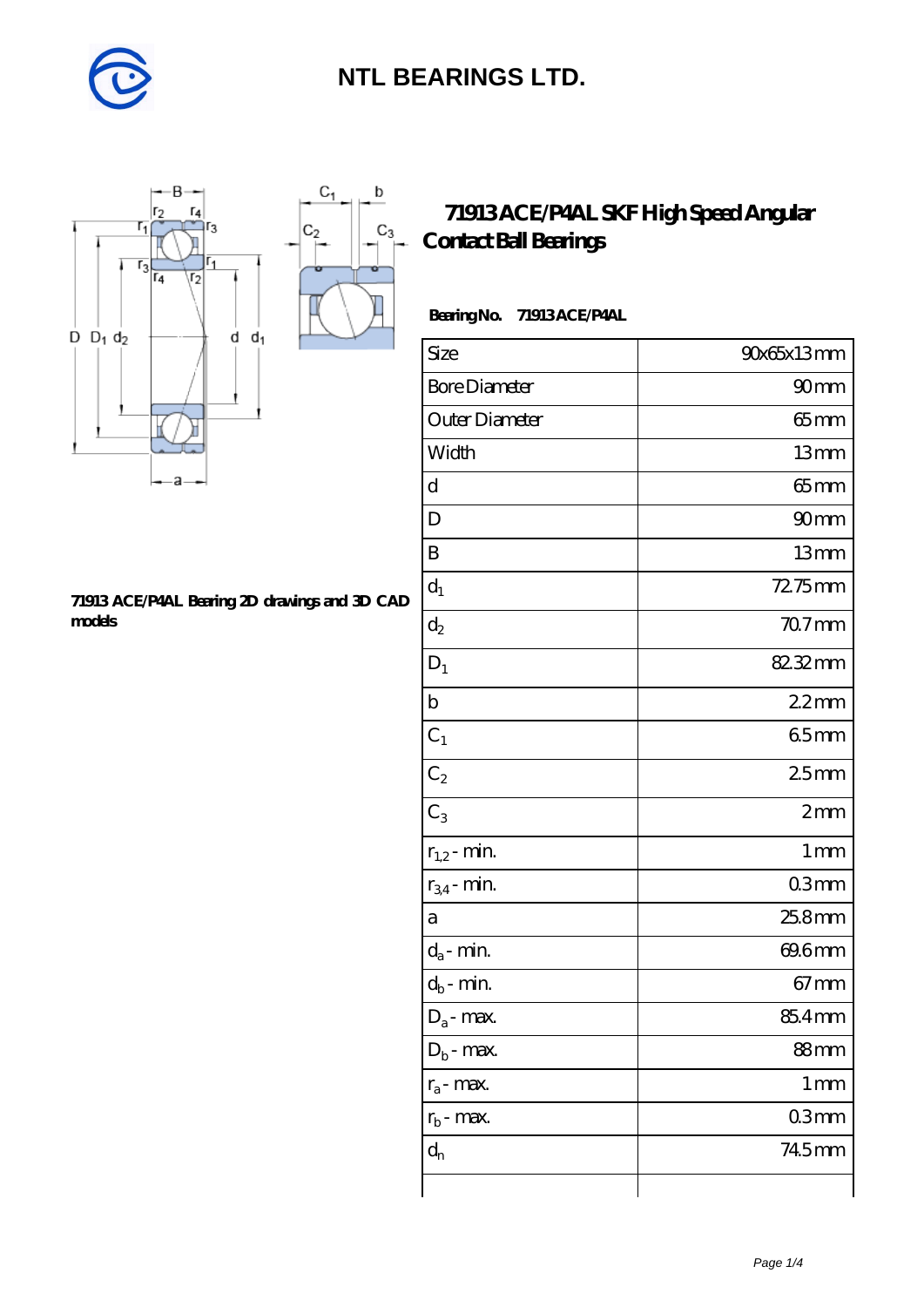

| Basic dynamic load rating -<br>С         | 156kN        |
|------------------------------------------|--------------|
| Basic static load rating - $C_0$         | 11.8kN       |
| Fatigue load limit - $P_{\rm u}$         | 05kN         |
| Limiting speed for grease<br>lubrication | 18000r/min   |
| Limiting speed for oil<br>lubrication    | 28000mm/min  |
| Ball - $D_w$                             | 7.938mm      |
| Ball - z                                 | 24           |
| $G_{\text{ref}}$                         | 26cm3        |
| Calculation factor - e                   | 068          |
| Calculation factor - $Y_2$               | 087          |
| Calculation factor - $Y_0$               | 038          |
| Calculation factor - $X_2$               | 041          |
| Calculation factor - $Y_1$               | 092          |
| Calculation factor - $Y_2$               | 1.41         |
| Calculation factor - $Y_0$               | 0.76         |
| Calculation factor - $X_2$               | 067          |
| Preload class $A - G_A$                  | 142N         |
| Preload class $B - G_B$                  | 425N         |
| Preload class $C - G_C$                  | 850N         |
| Calculation factor - f                   | 1.19         |
| Calculation factor - $f_1$               | 099          |
| Calculation factor - $f_{2A}$            | 1            |
| Calculation factor - $f_{\rm 2B}$        | 1.04         |
| Calculation factor - $f_{\chi}$          | 1.07         |
| Calculation factor - $f_{HC}$            | 1            |
| Preload class A                          | 120N/micron  |
| Preload class B                          | 181 N/micron |
|                                          |              |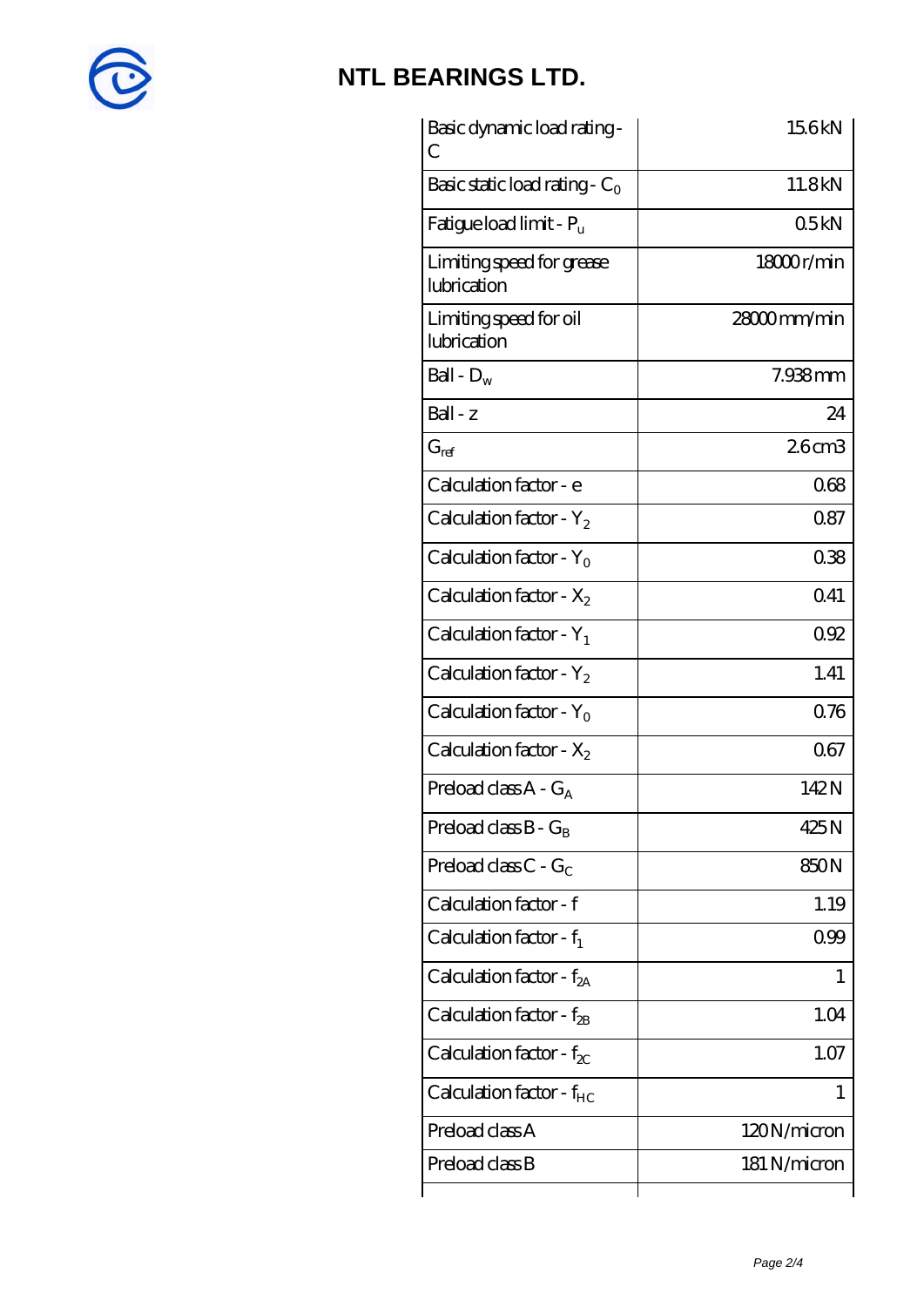

| Preload class C                                               | 238N/micron      |
|---------------------------------------------------------------|------------------|
| $d_1$                                                         | $72.75$ mm       |
| $\mathrm{d}_2$                                                | $707$ mm         |
| $D_1$                                                         | 82.32mm          |
| $C_1$                                                         | 65mm             |
| $C_2$                                                         | 25 <sub>mm</sub> |
| $C_3$                                                         | 2mm              |
| $r_{1,2}$ min.                                                | 1 mm             |
| $r_{34}$ min.                                                 | 03mm             |
| $d_a$ min.                                                    | 69.6mm           |
| $d_b$ min.                                                    | $67$ mm          |
| $D_a$ max.                                                    | 85.4mm           |
| $D_{\rm b}$ max.                                              | $88$ mm          |
| $r_a$ max.                                                    | 1 <sub>mm</sub>  |
| $r_{\rm b}$ max.                                              | 03mm             |
| $\mathrm{d}_{\mathrm{n}}$                                     | 745mm            |
| Basic dynamic load rating C                                   | 156kN            |
| Basic static load rating $C_0$                                | 11.8kN           |
| Fatigue load limit Pu                                         | 05kN             |
| Attainable speed for grease<br>lubrication                    | 18000r/min       |
| Attainable speed for oil-air<br>lubrication                   | 28000r/min       |
| Ball diameter $D_w$                                           | 7.938mm          |
| Number of balls z                                             | 24               |
| Reference grease quantity<br>$G_{\mathrm{ref}}$               | $26 \text{cm}^3$ |
| Preload class A $G_A$                                         | 142N             |
| Static axial stiffness, preload<br>classA                     | $120N/\mu$ m     |
| Preload class $BG_B$                                          | 425N             |
| Static axial stiffness, preload<br>$\mathrm{class}\mathrm{B}$ | 181 N/μ m        |
| Preload class C $G_C$                                         | 850N             |